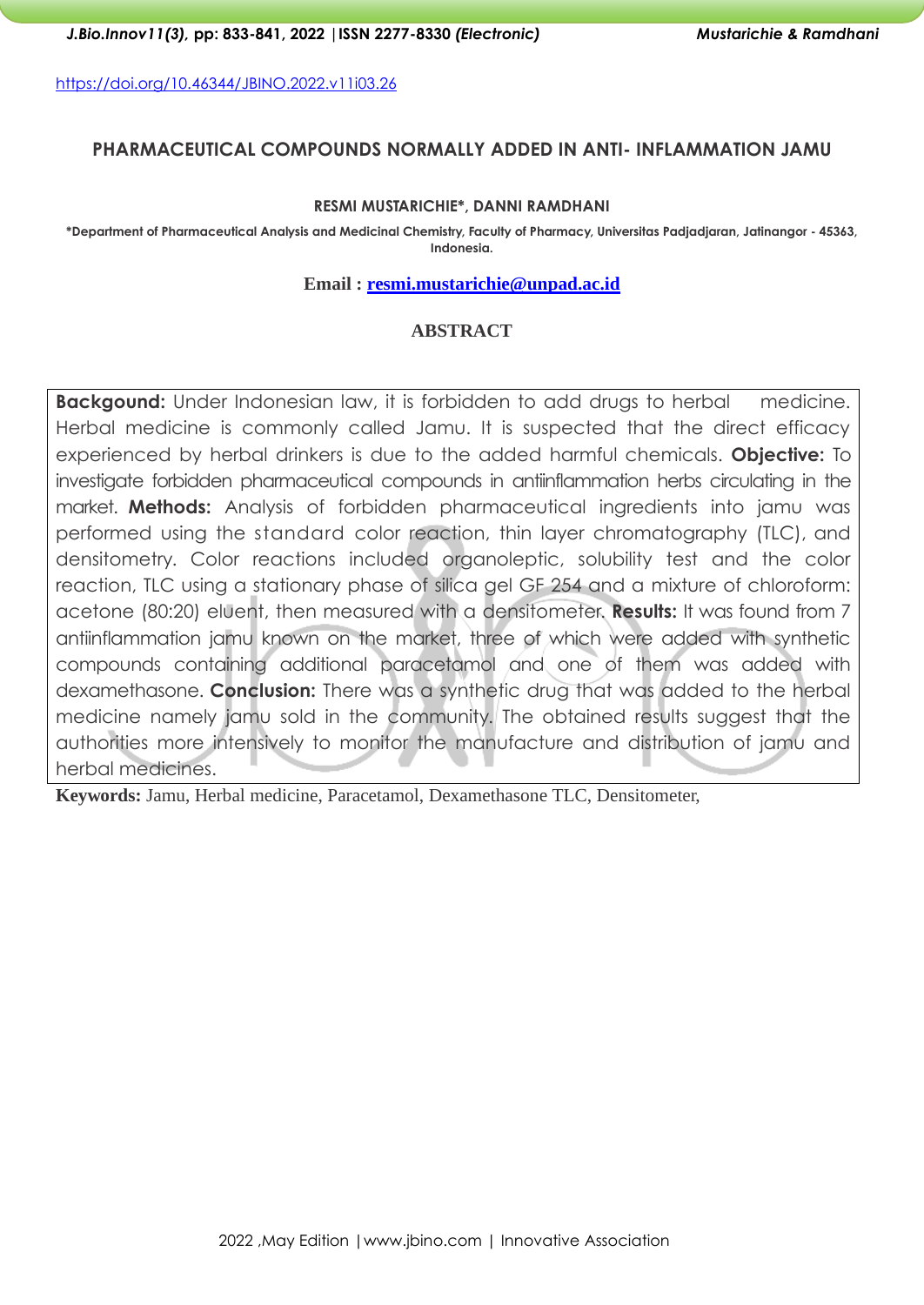### **INTRODUCTION**

magic spell by master traditional healing : In Indonesia, jamu or herbal medicine has been known since long as a traditional medicine processing and utilization are carried down through the generations by prescription heritage, beliefs, culture, and customs of this nation [1-5]. The words jamu derived from ancient Javanese word "jampi" (magic potion) implies the involvement of a and the healing of disease by using magic spells or mantra. Herbs or herbal medicine is a traditional medicine that is widely used for the treatment because it is generally cheaper than synthetic drugs and allegedly did not give unwanted side effects as is the case with synthetic drugs [6,7]. According to the Regulation of the Minister of Health [8] of traditional medicine should not contain synthetic chemicals, the result of isolation is efficacious as drugs or narcotics, which are allowed as additives are substances that are not efficacious as a medicine. Jamu must be registered with the BPOM, Indonesian Agency for Food and Drug Administrations with special registration number.

The monitoring results in the market, there are many herbs which included indications that these herbs have medicinal properties, for example, antiinflammation drug doses resemble synthetic drug dosing. This has become one of the considerations of this study to determine whether there was a synthetic drug that was added to the herbal medicine sold in the community. Furthermore, the number of new medicinal plants popping up with a

product that is said to be nutritious "drink immediately healed" led to allegations addition of synthetic drugs into it. This article attempts to answer it.

# **MATERIALS AND METHODS Material**

Materials used in the form of *jamu*  antiinflammation from seven different companies, herbal medicine coded as A, B, C, D, E, F and G.

### **Color reagents used**

**S**olution of sulfuric acid (98%) 18 M, a solution of 1% FeCI reagents, reagent Fehling's solution I, Fehling II and Nessler reagent solution. The color change before and after the addition of reagents is observed in accordance with the reference of Autherhoff [9].

# **Organoleptic**

Organoleptic inspection to herbal required by Indonesian Pharmacopoeia, Materia Medika Indonesia and Indonesian Herbal Pharmacopoeia [10- 16]. These observations included the dosage form, color, taste, and smell of herbs. The color observed after herbal homogenized, Inspection done with less taste tasting substances ways tip of the tongue and the smell examination performed by rubbing the substance on the fingertips and smelt.

### **Extraction**

The extraction process additives in herbal medicine refer to the Minister of Health [16]. Herbal powder was added to the flask, added extractors which can dissolve the synthetic drugs that may be added to herbal medicine. Shaken until homogeneous and filtered, the filtrate was used for identification.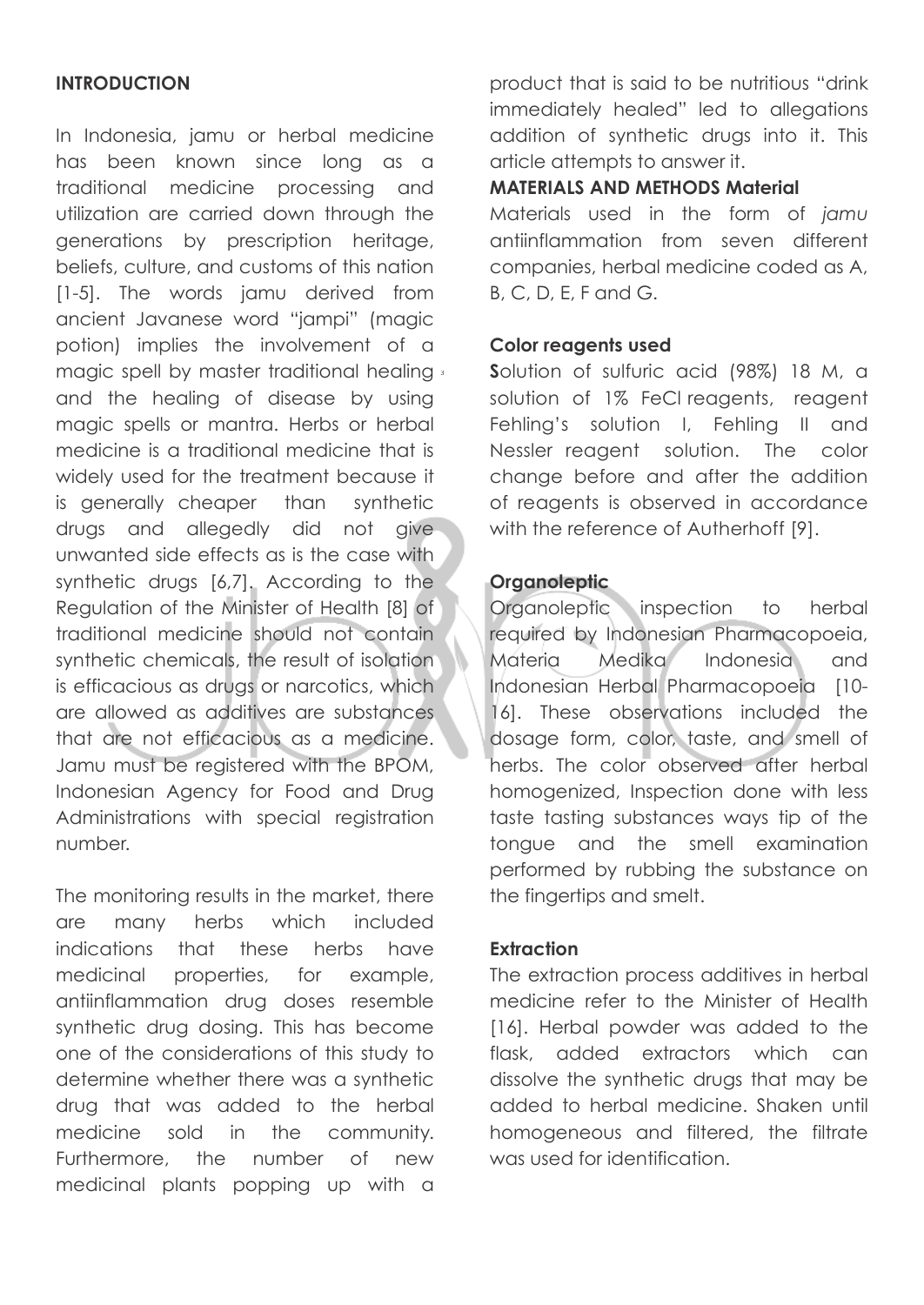### **Reference standards**

As a comparison which was expected to be added as forbidden compounds were antalgin, aspirin, paracetamol, mefenamic acid, ibuprofen, prednisone, and dexamethasone.

# **Thin layer chromatography (TLC) densitometer**

Extracts of jamu from the market and reference standards dissolved in certain solvents spotted on TLC plates with silica gel GF254. Let dry and then eluted using the eluent according to the synthetic

### **RESULTS AND DISCUSSION**

### **Organoleptic**

The composition of each of the jamu used was as follows, jamu A (piperis nigri fructus 15%, massoia aromatic 15%, cinnamomi cortex 10%, zingeberis rhizome 25%, abri folium 20%, orthosiphonis folium 10%, and others 5%), jamu B (zingeberis cassumunar rhizome 10%, curcumae rhizome 30%, zingeberis rhizome 30%, kaempferiae rhizome 20%, and myristicae rhizome 10%), Jamu C (kaempferiae rhizome 20%, curcumae rhizome 20%, retrofracti fructus 10%,

zingeberis aromaticae rhizome 15%, zingeberis purpereae rhizome 10%, parkiae cement

drugs were examined, namely, the eluent I (chloroform ethanol=90:10, eluent II (chloroform:acetone=80:20, and the eluent III (96% methanol: Concentrated ammonia (100:1.5). Observations were made under light untraviolet 254 nm [10,17]. The dried plates were then put into an TLC- scanner and analyzed by densitometer. Peak area of chromatogram sample compared to the peak area standard multiplied by the number of milligrams of substance standard was weighed; the result was expressed in milligrams [18]. 15%, and others 10%), jamu D (myristicae cement 10%, zingeberis rhizome 30%, kaempferiae rhizome 20%, curcumae rhizome 30 and others 10%), jamu E (myristicae cement 10%, zingeberis rhizome

30%, kaempferiae rhizome 20%, curcumae rhizome 30%, retrofracti fructus 10%), jamu F (zingeberis rhizome 20%, curcumae rhizome

20%, curcumae domesticae rhizoma 20%, retrofracti fructus 15%, and others 25%), jamu G (kaempferiae rhizome 20%, 20% curcumae rhizome, retrofracti fructus 15%, 5% zingeberis aromaticae rhizome, rhizome purpureae zingeberis 15%, and cement parkiae 15%).

Organoleptic results are shown in Table 1.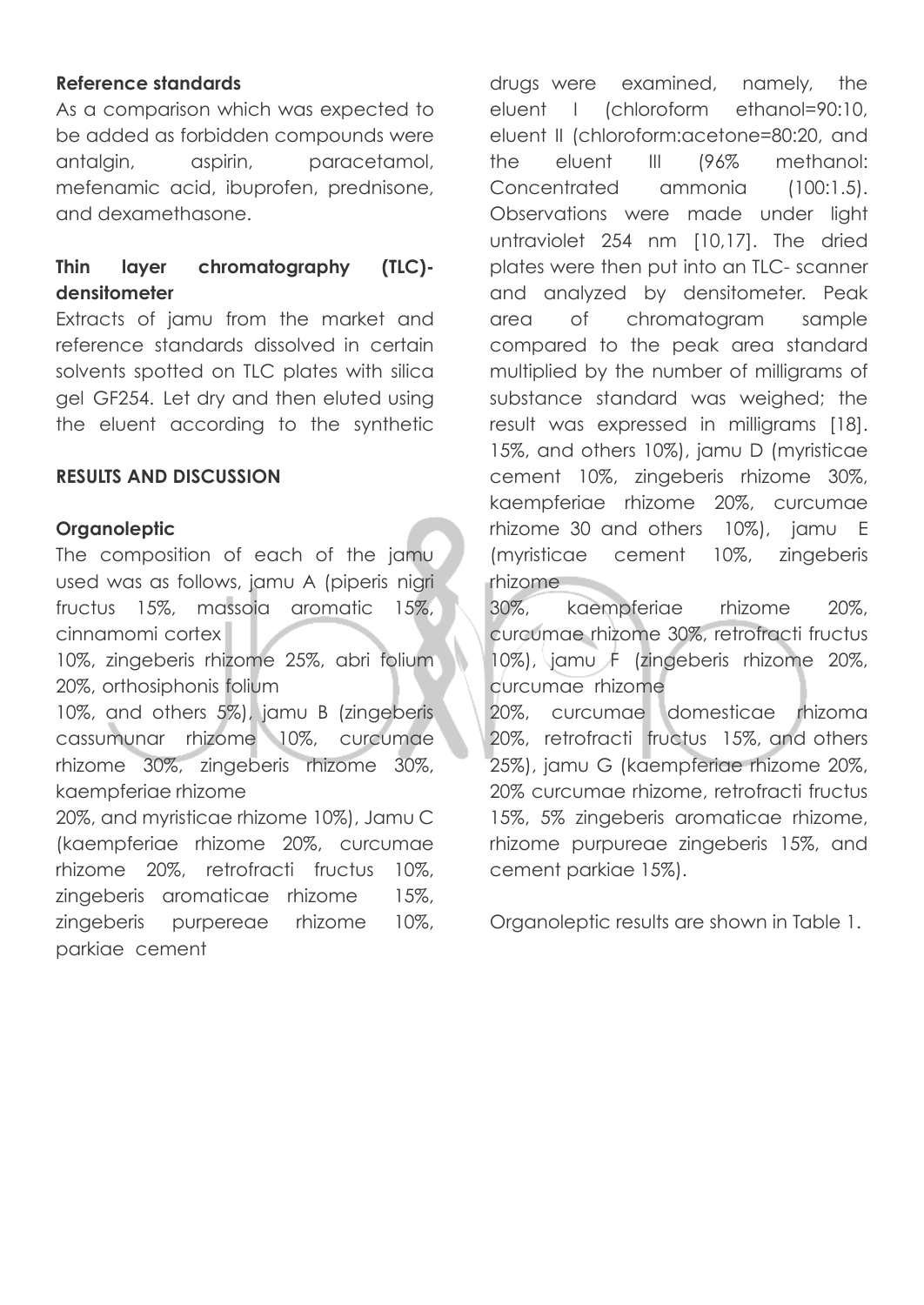| <b>Table 1: Organoleptic observations</b> |              |                 |                      |               |  |  |  |  |
|-------------------------------------------|--------------|-----------------|----------------------|---------------|--|--|--|--|
| Jamu                                      | <b>Shape</b> | Color           | <b>Sense</b>         | Odor          |  |  |  |  |
| A                                         | Fine Powder  | Chocolate       | <b>Bitter</b>        | Typical herbs |  |  |  |  |
| B                                         | Powder       | Yellowish-brown | <b>Bitter mildly</b> | Typical herbs |  |  |  |  |
|                                           |              |                 | spicy                |               |  |  |  |  |
| $\mathcal{C}$                             | Fine Powder  | Greenish brown  | <b>Bitter</b>        | Typical herbs |  |  |  |  |
| D                                         | Powder       | Chocolate       | <b>Bitter mildly</b> | Typical herbs |  |  |  |  |
|                                           |              |                 | spicy                |               |  |  |  |  |
| E                                         | Fine Powder  | Yellowish-brown | <b>Bitter</b>        | Typical herbs |  |  |  |  |
| F                                         | Fine Powder  | Yellowish-green | <b>Bitter mildly</b> | Typical herbs |  |  |  |  |
|                                           |              |                 | spicy                |               |  |  |  |  |
| G                                         | Fine Powder  | Chocolate       | <b>Bitter</b>        | Typical herbs |  |  |  |  |

#### **Solubility test**

Solubility test was based on the nature of the polarity of each synthetic compound [18]. Solubility test results are shown in Table 2.

#### **Color reaction**

The presence of synthetic compounds can be identified by the use of reagents that can react with the compound being analyzed and will cause a reaction which we can observe that coloration, precipitation, and formation of gases or odors. Some of the color reaction is used for the identification of specific functional groups in the molecule, such as a color reaction with iron (III) chloride to produce

red to purple if there is an aromatic hydroxy acid, phenol, enol, pyrazolone, and phenothiazines; for example on aspirin, mefenamic acid, antalgin and paracetamol [9]. Color reaction could only be done on herbal medicine A, B and D because the yellow color of the herbs remains dissolved in the solvent water, acetone, ethanol and methanol. Color reaction at jamu A, B and D was undertaken to ensure the presence or absence of synthetic compounds (paracetamol). Other colors formed from the reaction were difficult to interpret because of the yellow color of the herbs were very disturbing observations.

| Table 2: Results of solubility test                                      |                              |                          |                |                 |            |  |  |
|--------------------------------------------------------------------------|------------------------------|--------------------------|----------------|-----------------|------------|--|--|
| <b>Subtance</b>                                                          | Water                        | Acetone                  | <b>Ethanol</b> | <b>Methanol</b> | Chloroform |  |  |
| Jamu A                                                                   | $+++$                        | $++$                     | $+++$          | $+++$           |            |  |  |
| Jamu B                                                                   | $+++$                        | $++$                     | $+++$          | $+++$           |            |  |  |
| Jamu C                                                                   | $+++$                        | $++$                     | $+++$          | $+++$           |            |  |  |
| Jamu C                                                                   | $+++$                        | $++$                     | $+++$          | $+++$           |            |  |  |
| Jamu D                                                                   | $+++$                        | $++$                     | $+++$          | $+++$           |            |  |  |
| Jamu E                                                                   | $+++$                        | $^{++}$                  | $+++$          | $+++$           |            |  |  |
| Jamu F                                                                   | $+++$                        | $++$                     | $+++$          | $+++$           |            |  |  |
| Jamu G                                                                   | $+++$                        | $++$                     | $+++$          | $+++$           |            |  |  |
| Antalgin                                                                 | $+++$                        | $\overline{\phantom{0}}$ | $++$           | $++$            | $\ddot{}$  |  |  |
| Mefenamic acid                                                           | $\qquad \qquad \blacksquare$ | $\ddot{}$                | $+$            | $+$             | $++$       |  |  |
| Asetosal                                                                 | $\ddot{}$                    | $++$                     | $+++$          | $+++$           | $++$       |  |  |
| Dexamethasone                                                            |                              | $+++$                    | $+++$          | $++$            |            |  |  |
| Ibuprofen                                                                |                              | $+++$                    | $+++$          | $+++$           | $+++$      |  |  |
| Paracetamol                                                              | $^{++}$                      | $+++$                    | $+++$          | $+++$           | $\ddot{}$  |  |  |
| Prednisone                                                               | $\ddot{}$                    | $++$                     | $++$           | $++$            | $\ddot{}$  |  |  |
| +++: Soluble, ++: Slightly soluble, +: Poorly soluble, -: Hardly soluble |                              |                          |                |                 |            |  |  |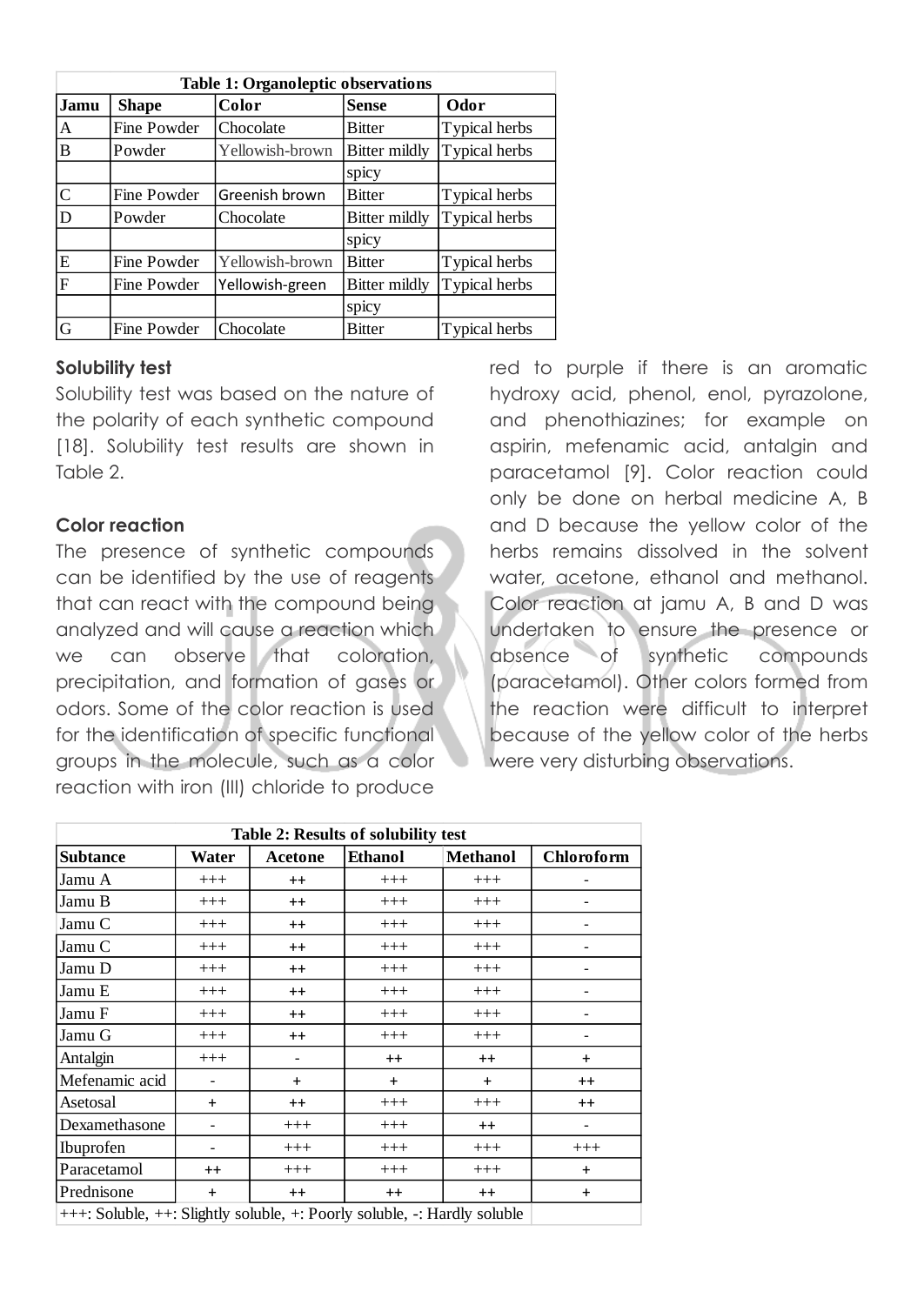#### **TLC-densitometer**

TLC carried out on the vessel that had been saturated with mobile phase. The stationary phase used in the form of silica gel GF 254 containing indicator fluorescence (sulfide inorganic) that would emit light when illuminated at a wavelength of 254 nm. Spotting process was done carefully to obtain round and compact spots. The procedure followed the general reference of TLC [19-21].



Fig. 1 shows the typical TLC plates used.

The TLC plates were then measured in densitometer as TLC scanner. Measurement based on the reduction of the signal between the light transmitted or reflected by the plate blank part with areas containing the sample. Compounds being analyzed will be able to fluorescenced and measured [22-25]. Chromatogram peak area of substances measured in comparison to the standard substance peak and then multiplied by the number of milligrams of standard substances was weighed and expressed in milligram [26,27]. Measurements were taken at maximum wavelength of 252 nm. A standard curve was made for each plate on level calculation was calculated

as the methods spektrofotometry with linear equations. Table 3 shows the results of analysis of illicit substances in Jamu samples. In this research, the yield returns of 97.08% and 98.01% for paracetamol and dexamethasone, respectively.

The use of jamu is usually recommended 3 times a day with brewed with 250 ml of water each sachet, meaning if a pack of herbal antiinflammation weight of 7 g of the herbal medicine contains approximately 450 mg of paracetamol. This is likely to cause the user or customer to think that she was taking the herbs that are effective with not aware of any additional substances into it.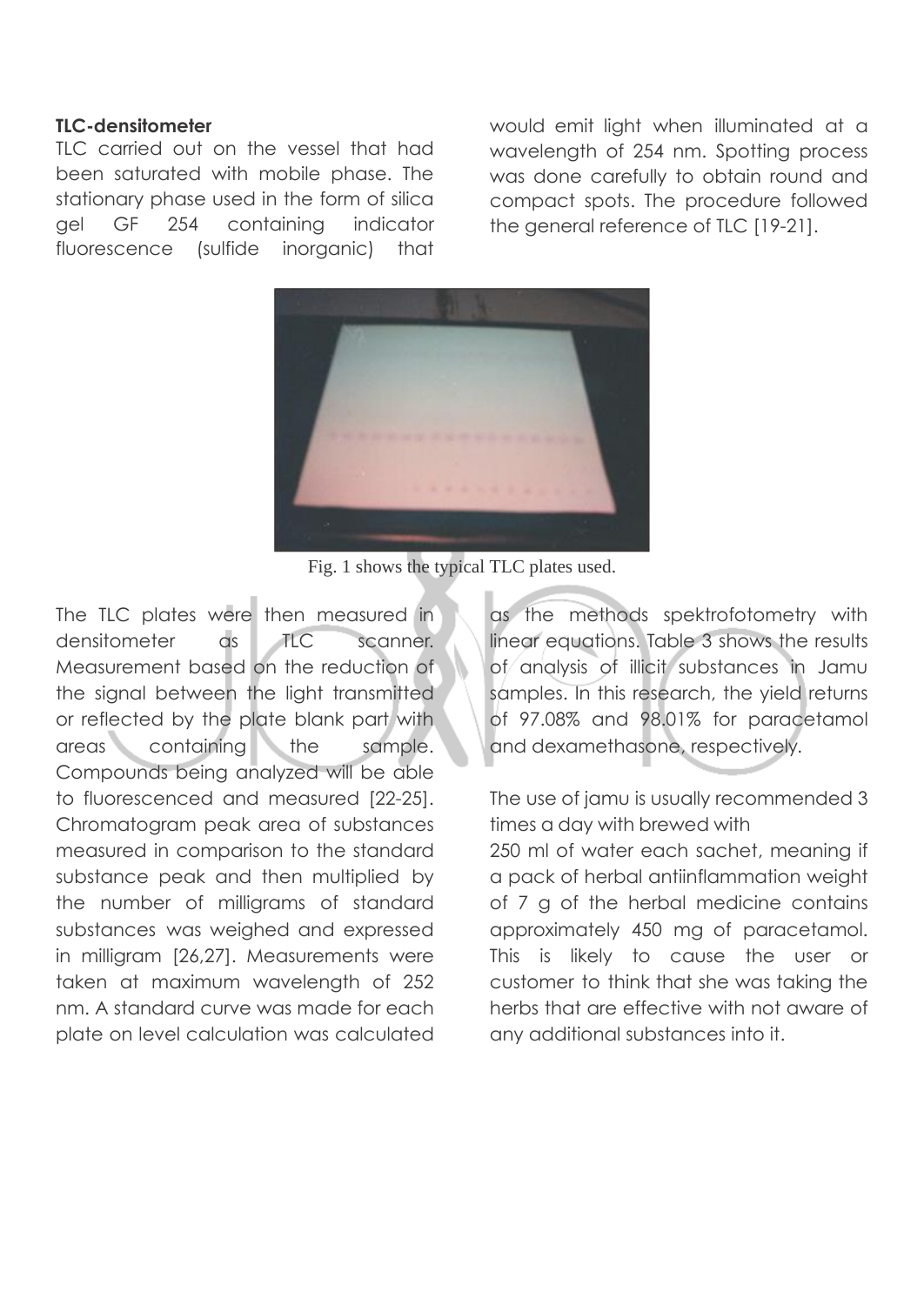| <b>Sample</b> | %Forbidden compounds |               |  |
|---------------|----------------------|---------------|--|
|               | Paracetamol          | Dexamethasone |  |
| Jamu A        | 7.5                  |               |  |
| Jamu B        | 6.8                  |               |  |
| Jamu C        |                      |               |  |
| Jamu D        | 8.0                  |               |  |
| Jamu E        |                      |               |  |
| Jamu F        |                      |               |  |
| Jamu G        |                      | 8.5           |  |

#### **Table 3: The results of the analysis of forbidden substances in Antiinflammation Jamu**

Paracetamol is a painkiller (analgesic) which is actually safe if used according to rules. These drugs are often found in cold medicine component and headache. When mixed into herbs, such as herbs or herbal pegel rheumatic arthritis, it will increase the efficacy of herbal medicine. If only used once or twice is not harmful to health. However, the problem is people generally assume that herbal medicine is safe and they tend to consume every day. If used every day, then paracetamol will accumulate in the body. In large doses, paracetamol can damage the liver/liver causing liver disorders. In the body, will paracetamol is metabolized to produce substances called free radicals N-acetyl-p- benzoquinoneimine (NAPQI). Under normal circumstances, would NAPQI didetoksikasi rapidly by the enzyme glutathione from the heart. In excessive doses, the liver can no longer mendetoksikasinya, and oxygen free radicals can actually damage the liver [28]. Prohibition dexamethasone associated with the following. Dexamethasone is drugs known as corticosteroids who has strong antiinflammatory effects. If used according to the rules, corticosteroid drugs have many uses, especially in inflammatory diseases, such as rheumatoid arthritis, asthma, allergies, and autoimmune

diseases such as lupus, nephrotic syndrome, and rheumatoid arthritis. However, on the other hand, side effects are quite extensive, among others, is to increase blood sugar levels (increasing the risk of diabetes), bone loss (osteoporosis), inhibits the growth of children, cause fat in certain body parts (round face/ moon face, shoulders like humped), causing red streaks in the abdomen (striae), lowered immune system so prone to infection, increasing the risk of hypertension due to hold the salt in the body, causing stomach upset (stomach bleeding), etc. The use of these drugs should not be arbitrary and needs the supervision of the health authorities. If used as directed, of these, side effects can be managed so as not to endanger. Any cessation must not be sudden because it can also be harmful to health. Why is that? Since during the use of corticosteroids from the outside, the production of these hormones naturally from the body stops. If the use of outside suddenly stopped, the body will lack this hormone are normal and will occur reactions are undesirable, such as blood sugar levels fall, the blood pressure drops dramatically from a sitting to standing (orthostatic hypotension), dehydration (lack fluid), weakness, and lethargy. Uncontrolled usage in the form of herbal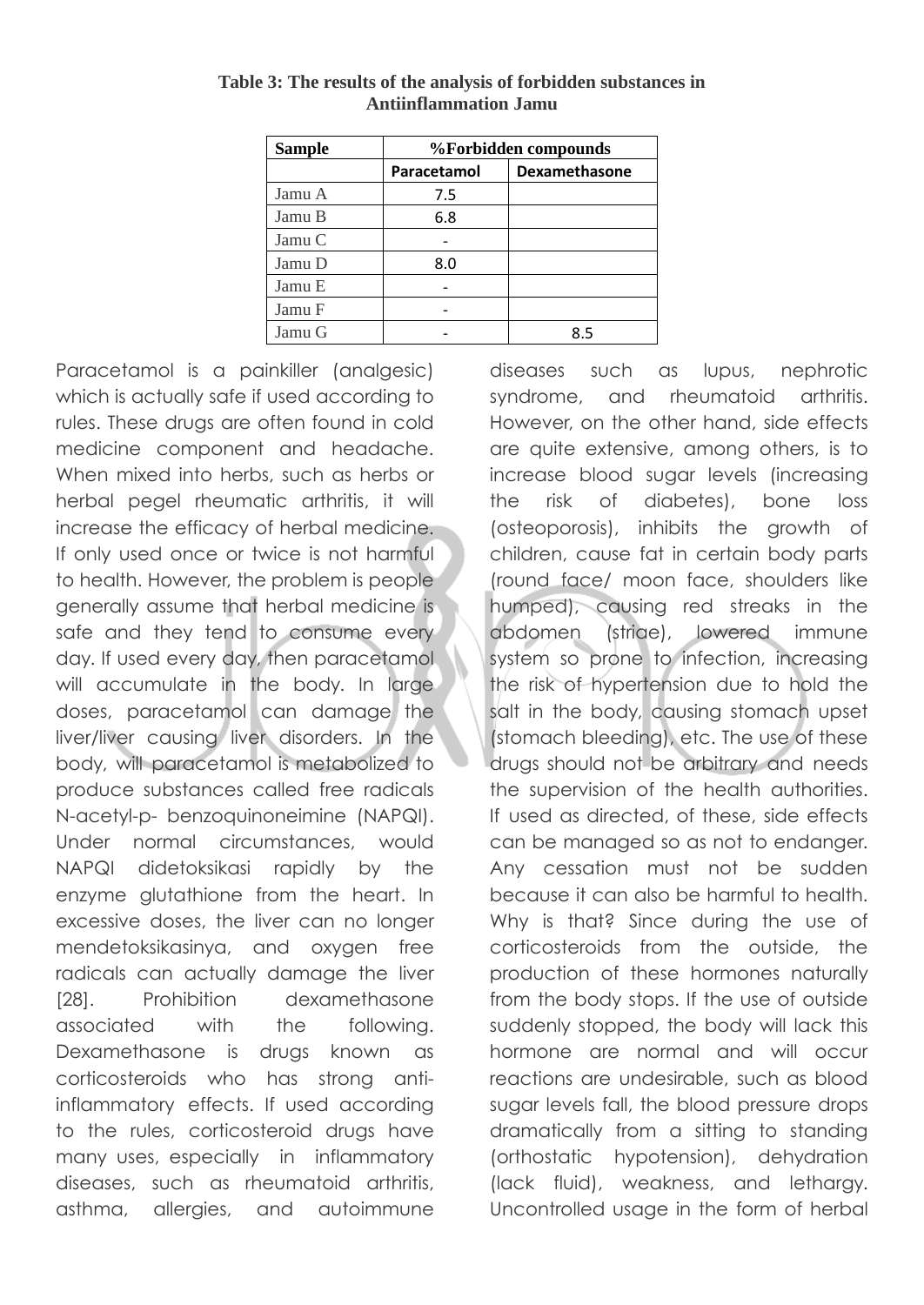medicine can certainly increase health risks for patients. Instead of a healthy, even admitted to hospital due to the use of herbs mixed with chemical drugs [29].

Our finding is inline with other researchers except for the methods and type of jamu used. Fauzi [30], for example, identified paracetamol in herbal medicine using TLC and Hafni [31] found their paracetamol in herbal medicine for the treatment of gout. Identification paracetamol in herbal fat healthy for men and women by thin layer chromatographic reported through thesis in 2009 by Siswanti [32]. The presence of paracetamol in herbal stiff circulating in Purwokerto, Mid Java, transparently was reported by Firdaus and Utami [33]. The addition of paracetamol in herbal medicine for uric acid was also found in Samarinda (West Borneo) as to which were reported in 2014 by Nurhasnawati *et al.* [34]. in Surabaya, East Java, was found the addition of paracetamol and phenylbutazone in herbal medicine stiff reported through thesis by Tourisma in 2011 [35]. By 2015 the identification of the kortikosteroid (dexamethasone, fenilbutazon, and prednisone) content in herbal medicine muscle pains reported by Widyawati *et al*. [36]. Addition of methampyrone, prednisone, and dexametazon was reported in Serang Province [37]. The results of this study add to the data of other researchers and have proven that there are still many illegal substances were added to the circulating medicinal herbs which are not in accordance with Permenkes No. 246/Menkes/Per/V/1990 although BPOM announced that 54 traditional medicines containing

forbidden compound [38]. In constrast to our study, Rukoyah *et al.* claiming RP-HPLC may be used for simultaneous analysis of four markers, namely, scopoletine, andrographolide, quercetin, and luteolin in antihypertension jamu. The methods can be used to analyze antihypertension jamu formulation in the market [39]. On the other hand, Wisnuwardhani *et al.* [40] proposed simultaneous analysis of steroid and nonsteroid anti-inflammatory substances in Jamu pegal linu using TLCspectrophotometry.

We predicted that the addition of paracetamol and dexamethasone were possible because the price of these compounds relatively cheaper and easy to find than other antiinflammation raw materials in Indonesia.

# **CONCLUSION**

There was a synthetic drug that was added to the herbal medicine namely jamu sold in the community. Of 7 antiinflammation jamu examined, three were found to the addition of paracetamol, and the addition dexamethasone on one type of them. This report suggests that the authorities more intensively to monitor the manufacture and distribution of jamu and herbal medicines.

# **REFERENCES**

1. Tilaar M. The Power of Jamu. Jakarta: Gramedia; 2014. p. 20-5.

2. Sakri FM. 1001 Khasiat & Manfaat Jamu Godoguntuk Segala MacamPenyakit, Efficacy and Benefits of Jamu Godog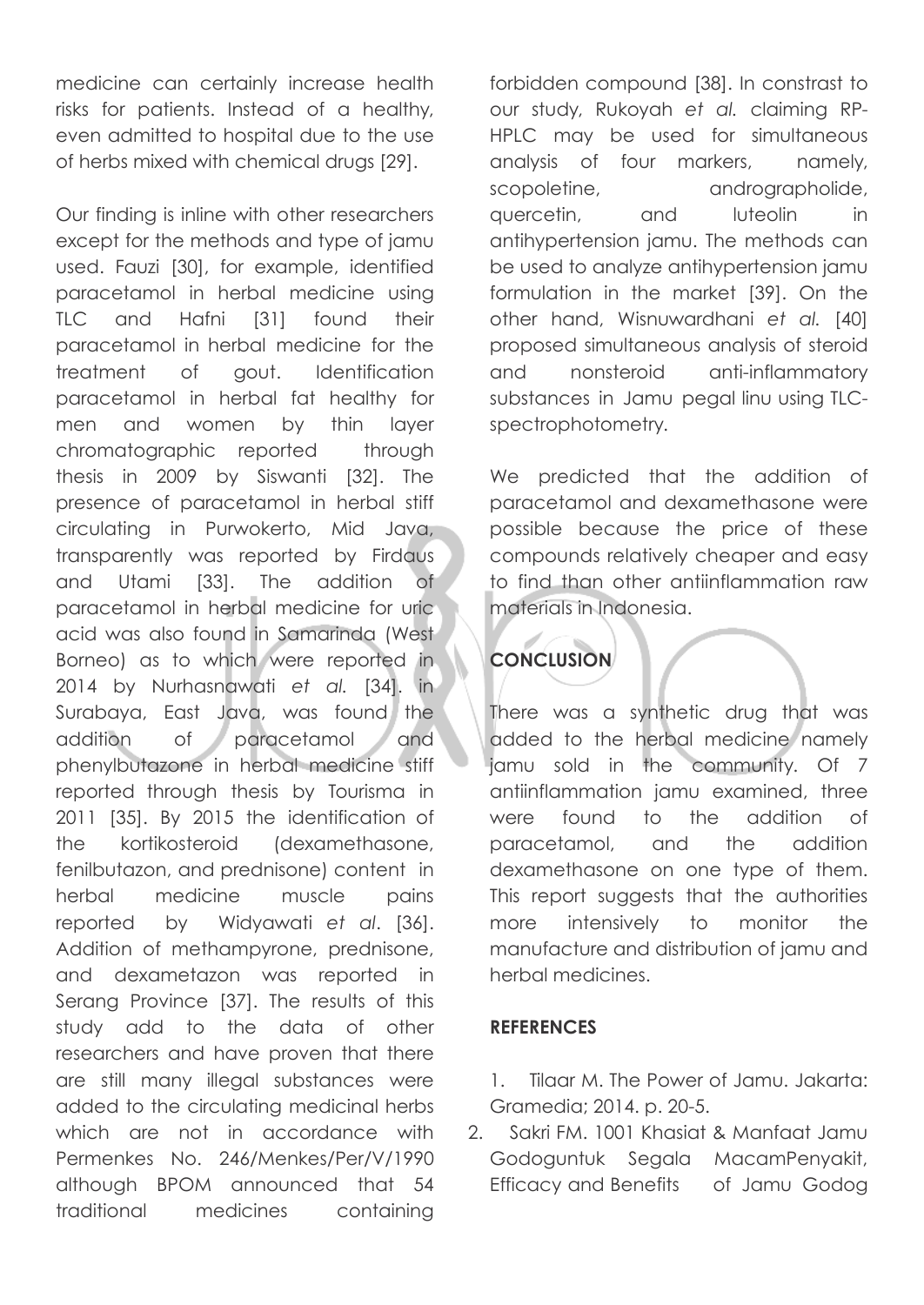for All Kinds Disease. Yogyakarta: Diandra Kreatif; 2016. p. 2-4.

3. Sastroamidjojo S. Obat Asli Indonesia (Indigenous Indonesian Medicine). Djakarta: Penerbit Kebangsaan Pustaka Rakjat Djakarta; 1948.

4. Beers SJ. Jamu: The Ancient Art of Herbal Healing. Periplus Editions. Hong Kong: Periplus; 2001.

- 5. Mustarichie R, Wardhana YW, Wahyudi R. Anti-inflammation of tablet legundi (*Vitex trifolia* L.) Ethanol extract with variation of sodium starch glycolate. Int J Res Ayurveda Pharm 2016;7(1):114-7.
- 6. Departemen Kesehatan RI. Kodifikasi Peraturan Perundang-undangan Obat Tradisional (Codification of Legislation of Traditional Medicine). Jakarta: Dirjen POM; 1985. p. 67-9.
	- 7. Tilaar M, Widjaja B. The Tale of Jamu, The Green Gold of Indonesia.

Jakarta: Gramedia Pustaka Utama Publisher; 2015. p. 26.

8. Departemen Kesehatan RI. Indonesia's health minister regulations no.

246/Menkes/Per/V/1990 Clause 2, 23.

9. Autherhoff KH. Drug Identifications. Edisi IV. Translated by Sugiarso.

Bandung: Penerbit ITB; 1987. p. 28-32.

- 10. Departemen Kesehatan RI. Farmakope Indonesia. Edisi III. Jakarta: Departemen Kesehatan RI; 1979. p. 43, 190, 196.
- 11. Departemen Kesehatan RI. Farmakope Indonesia. Edisi IV. Jakarta: Departemen Kesehatan RI; 1995. p. 31, 43, 286, 449, 537, 649, 696, 920.
- 12. Departemen Kesehatan RI. Materia Medika Indonesia. Jilid I. Jakarta: Departemen Kesehatan RI; 1977. p. 13, 17, 43, 80, 84.
- 13. Departemen Kesehatan RI. Materia Medika Indonesia. Jilid II. Jakarta:

Departemen Kesehatan RI; 1978. p. 51, 60, 103, 118.

14. Departemen Kesehatan RI. Materia Medika Indonesia. Jilid III. Jakarta: Departemen Kesehatan RI; 1979. p. 29, 67, 78, 92, 109.

15. Departemen Kesehatan RI. Materia Medika Indonesia. Jilid IV. Jakarta: Departemen Kesehatan RI; 1980. p. 105. 16. Depkes RI. Materia Medika Indonesia. Jilid V. Jakarta: Departemen Kesehatan RI; 1989. p. 370, 376.

17. Departemen Kesehatan RI. Indonesia's health minister regulations no.

246/Menkes/Per/V/1990 Clause 11.

18. Moffat AC. Clarke's Isolation and Identification of Drugs. 2<sup>nd</sup> ed.

London: Pharmaceutical Press; 1986. p. 160-5.

19. Munson JW. Analisis Farmasi Metode Modern (Pharmaceutical Analysis: Modern Methods), Translated by Harjana. Surabaya: Airlangga University Press; 1991. p. 125-42, 380-2.

20. Bobbitt JM, Schwarting AE, Gritter RJ. Introduction to Chromatography.

Vol. 19. New York: Reinhold Book Corp; 1968. p. 478-8.

21. Lewis HW, Moody CJ. Experimental Organic Chemistry: Principles and Practice. Oxford: WileyBlackwell; 1989. p. 159-73.

22. Stahl E. Thin Layer Chromatography, Laboratory Handbook. New York, London: Springer-Verlag, Academic Press; 1963.

23. Ewing GW. Instrumental Methode of Chemical Analysis. 5th ed. New York: Mc-McGraw-Hill Company; 1985. p. 165-6.

24. Fried B, Yoseph S. Thin Layer Chromatography. 3rd ed. New York: Marcel Dekker, Inc.; 1994. p. 177-95.